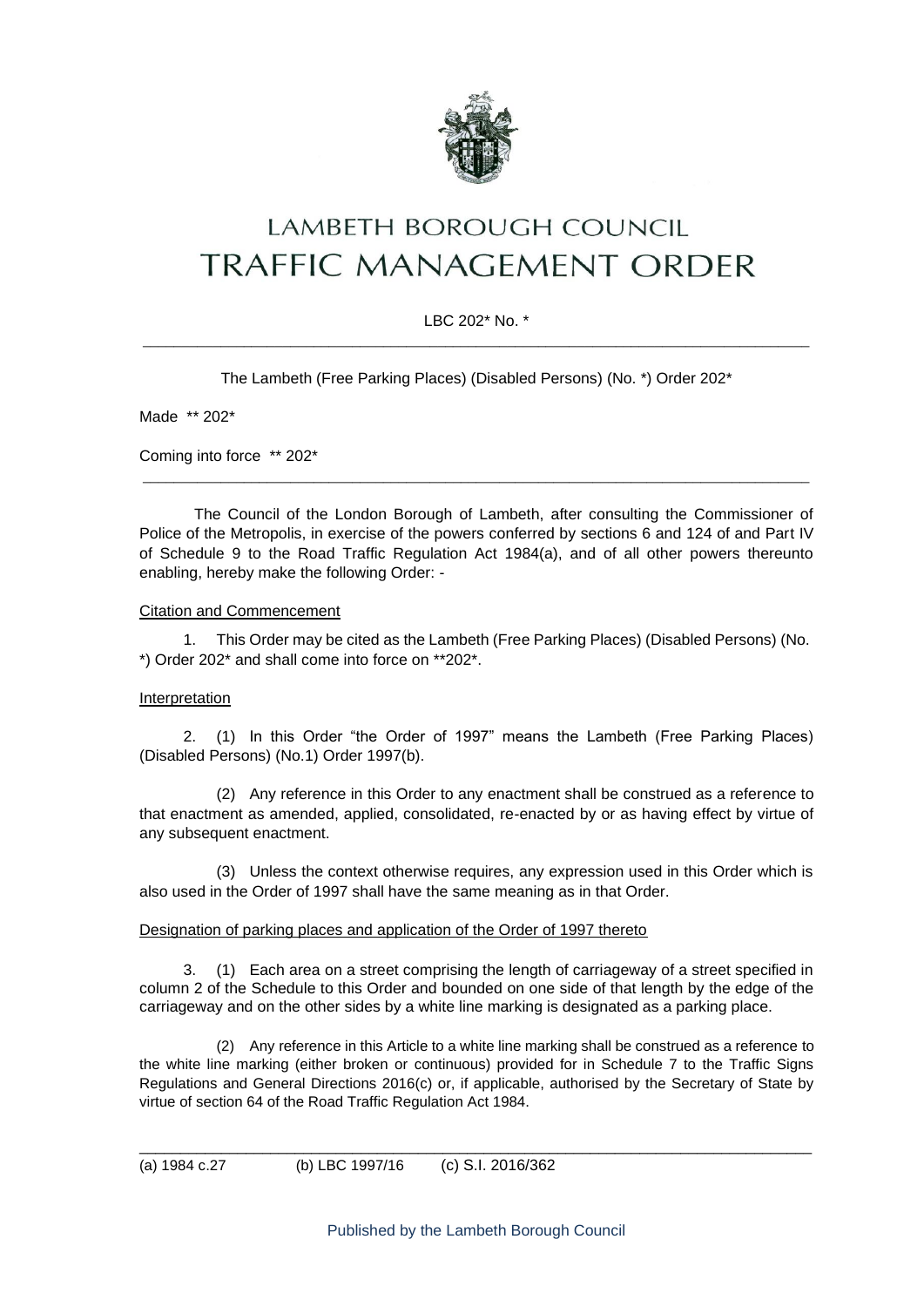(3) The provisions of the Order of 1997 (other than Articles 3 and 13) shall apply to the areas designated as parking places by this Order as if in those provisions any reference to a parking place included a reference to an area designated as a parking place by this Order and as if any reference to the Schedule to the Order of 1997 included a reference to the Schedule to this Order.

#### Placing of traffic signs

4. The Council shall place and maintain traffic signs indicating the limits of each parking place and that each parking place may only be used by the vehicles referred to in Article 4 of the Order of 1997.

#### Revocation of designation of parking places

5. Without prejudice to the validity of anything done or to any liability incurred in respect of any act or omission before the coming into force of this Order, the designation by the Order of 1997 of the parking places numbered \*\*\* therein are hereby revoked.

Dated this \*\* day of \*\* 202\*.

Ben Stevens Highway Network Manager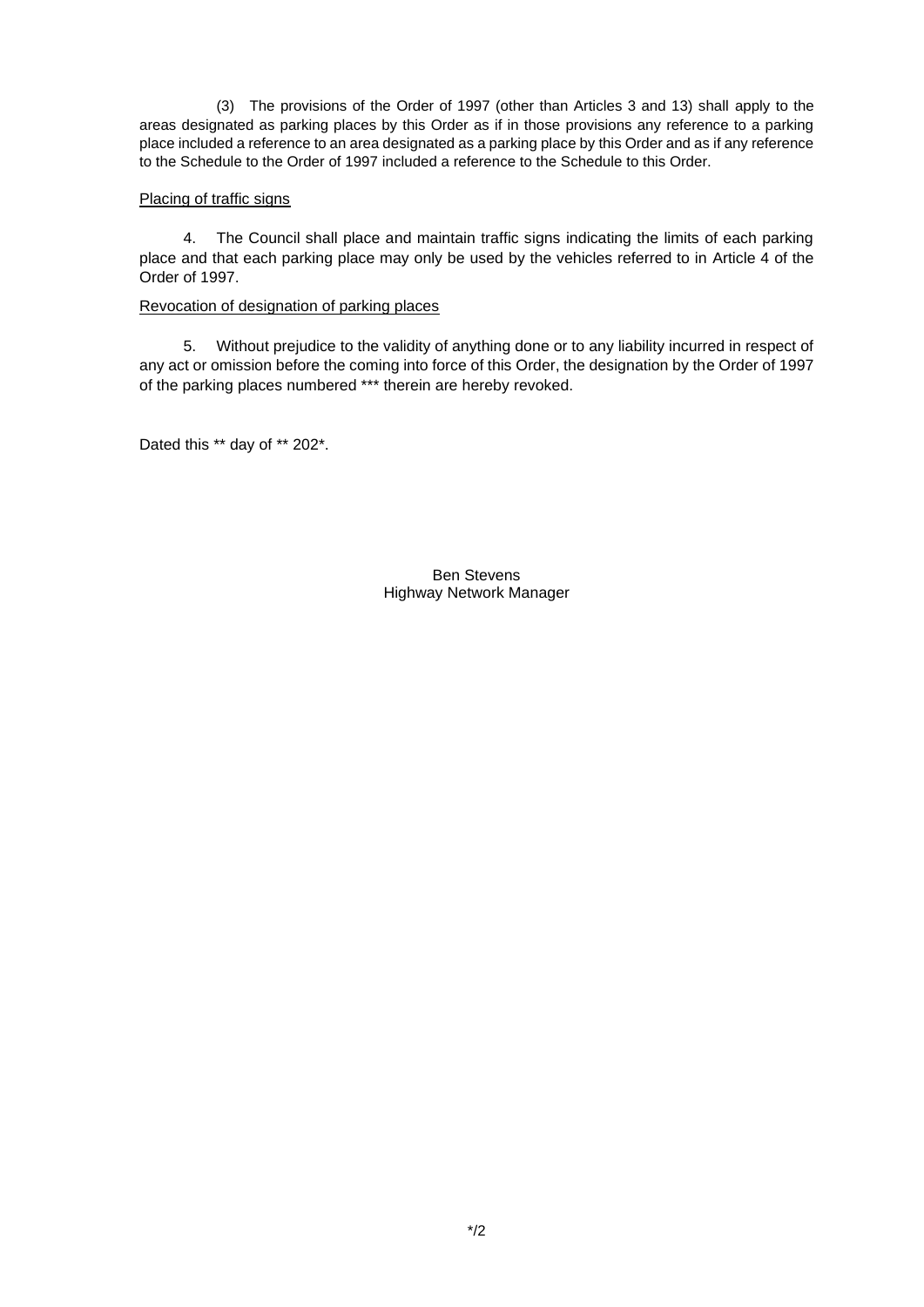# SCHEDULE (see Article 4)

## AREAS ON STREETS DESIGNATED AS PARKING PLACES

| No. of<br>parking<br>place | Designated parking place                                                                                                                                                                                                                                                                                               | Special<br>Manner of<br>Standing |
|----------------------------|------------------------------------------------------------------------------------------------------------------------------------------------------------------------------------------------------------------------------------------------------------------------------------------------------------------------|----------------------------------|
| 1                          | $\overline{2}$                                                                                                                                                                                                                                                                                                         | 3                                |
| ****                       | ABERCAIRN ROAD, the south-east side, from the common boundary<br>of Nos. 149 and 151 Abercairn Road, south-westwards for a distance<br>of 6.6 metres.                                                                                                                                                                  |                                  |
| ****                       | AKERMAN ROAD, the east side, from the common boundary of Nos.<br>48 and 50 Akerman Road, southwards for a distance of 6.6 metres.                                                                                                                                                                                      |                                  |
| ****                       | ALBERT SQUARE, the south-west and south-east sides, from a point<br>3.1 metres north-west of the common boundary of Nos. 6 and 7 Albert                                                                                                                                                                                |                                  |
| ****                       | Square, eastwards for a distance of 6.6 metres.<br>ARDLUI ROAD, the north-east side, from the common boundary of<br>Nos. 2 and 4 Ardlui Road, north-westwards for a distance of 6.6 metres                                                                                                                             |                                  |
| ****                       | ATKINS ROAD, the north side, from a point 13.3 metres east of a point<br>opposite the eastern building wall of No.117 Atkins Road, eastwards for                                                                                                                                                                       |                                  |
| ****                       | a distance of 6.6 metres.<br>BURNBURY ROAD, the north-west side, from a point 1 metre south-<br>west of the common boundary of Nos. 68 and 70 Burnbury Road, south-                                                                                                                                                    |                                  |
| ****                       | westwards for a distance of 6.6 metres.<br>BRIXTON WATER LANE, the south side, from a point 9.6 metres west<br>of a point opposite the western boundary of Nos. 8/16 Mannering                                                                                                                                         |                                  |
| ****                       | House, Brixton Water Lane, westwards for a distance of 6.6 metres.<br>BROADHINTON ROAD, the south-east side, from a point 7.8 metres<br>north-east of the common boundary of Nos. 30 and 31 to 33                                                                                                                      |                                  |
| ****                       | Broadhinton Road, north-eastwards for a distance of 6.6 metres.<br>CHELSHAM ROAD, the south-east side, from the south-western<br>boundary of Nos. 37 Chelsham Road, south-westwards for a distance                                                                                                                     |                                  |
| ****                       | of 6.6 metres.<br>DASSETT ROAD, the north side, from the common boundary of Nos. 5                                                                                                                                                                                                                                     |                                  |
| ****                       | and 7 Dassett Road, eastwards for a distance of 6.6 metres.<br>DREWSTEAD ROAD, the north-east side, from a point 1.7 metres<br>north-west of the common boundary of Nos. 56 and 58 Drewstead                                                                                                                           |                                  |
| ****                       | Road, north-westwards for a distance of 6.6 metres<br>ELDER ROAD, the south-west side, from a point 9.6 metres north-west<br>of a point opposite the north-western kerb-line of Norwood Park Road,<br>north-westwards for a distance of 6.6 metres.<br>EMSWORTH STREET, from a point 1 metre north of a point opposite |                                  |
|                            | the southern building wall of No. 85 Amesbury Avenue, north-eastwards<br>for a distance of 6.6 metres.                                                                                                                                                                                                                 |                                  |
| ****                       | FERRERS ROAD, the north-west side, from the common boundary of<br>Nos. 5 and 7 Ferrers Road, north-eastwards for a distance of 6.6                                                                                                                                                                                     |                                  |
| ****                       | metres.<br>FLAXMAN ROAD, the west side, from a point 1.8 metres south of the<br>common boundary of Nos. 59 and 61 Flaxman Road, southwards for a                                                                                                                                                                       |                                  |
| ****                       | distance of 6.6 metres<br>FRAZIER STREET, the north-east side, from a point 10.9 metres south-<br>east of the south-eastern kerb-line of Pearman Street, south-eastwards                                                                                                                                               |                                  |
| ****                       | for a distance of 6.6 metres.<br>FREDERICK CRESCENT, the north-east side, from the common<br>boundary of Nos. 41 and 43 Frederick Crescent, south-eastwards for a<br>distance of 6.6 metres.                                                                                                                           |                                  |